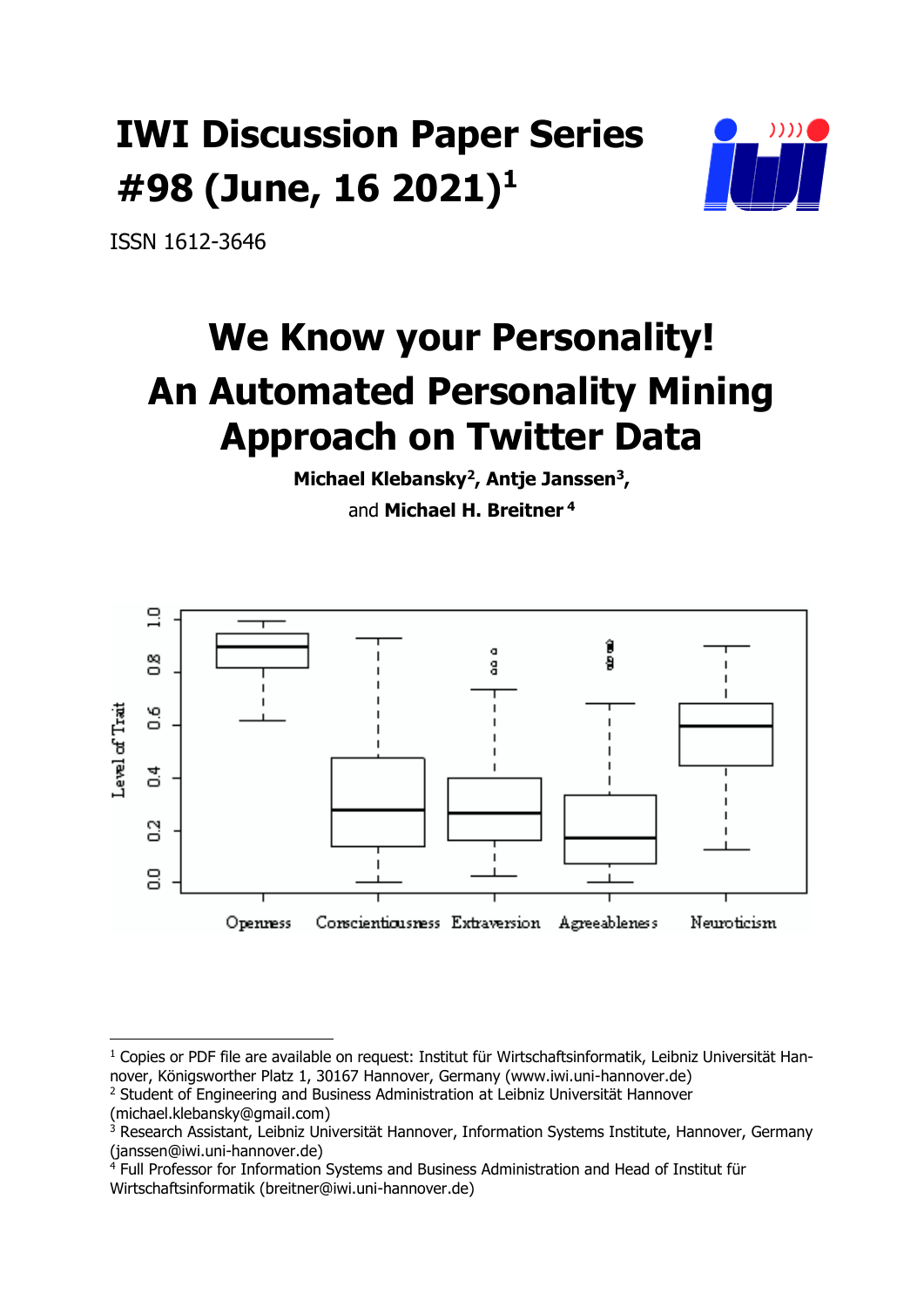## **Abstract**

Twitter has become a globally relevant platform for political discussions. While social media analytics comprises various tools to identify important factors influencing political participation, the influence of personality traits in political discussions has only been investigated unsatisfactory. We begin to close this research gap by developing a framework to identify the prevailing "big five" personality traits of Twitter users. Our framework is based on hypotheses derived from political psychology. The application prototype then enables automated personality mining using IBM Watson Personality Insights. Our applicability check with UK-based Twitter users' data discussing the UK Brexit shows both practical applicability and interesting deviations from offline investigations for extraversion and neuroticism.

**Keywords:** Personality Mining, "Big Five" Personality Traits, Political Discussions, Twitter, UK Brexit

## **1 Introduction**

In political discussions, Twitter has become a full-fledged multimedia platform in the last decade, enabling every user worldwide to easily publish ideas and thoughts in tweets and to exchange and interact with other people with practically no restrictions on reach and information growth (Oh and Kumar 2017; Gimpel et al. 2018; Yaqub et al. 2020). The behavior of expressing oneself politically is influenced by various factors. Especially in election campaigns, social media analytics tools have become widely used and powerful instruments for politicians and political parties to systematically gain insights into communication, popular topics and wording preferences to derive and adapt opinion forming strategies (Stieglitz and Dang-Xuan 2013; Nulty et al. 2016; Stieglitz et al. 2018). While personality traits have been a central component of various studies to analyze political behavior in offline contexts (Mondak and Halperin 2008; Hibbing et al. 2011; Cooper et al. 2013), the analysis of these traits of politically active social media users is unsatisfactory. Although researchers have examined the influence of various important factors, such as sociodemographic attributes like age, location and educational level, the behavior of people expressing their political opinions on social media cannot be explained satisfactory (Hoelig 2016). This indicates that other important factors also have an influence on the intention to express political opinions on social media, e.g., Twitter. Mondak et al. (2010) were able to identify the influence of personality traits on political orientation and how a person expresses him or herself on political opinions in offline discussions. Predicting personality traits by analyzing published Twitter tweets using automated personality mining has been successfully applied in other areas, e.g., recruiting (e.g., Hu et al. 2016) or health (e.g., Rüegger et al. 2016). Combining these research approaches and analyzing personality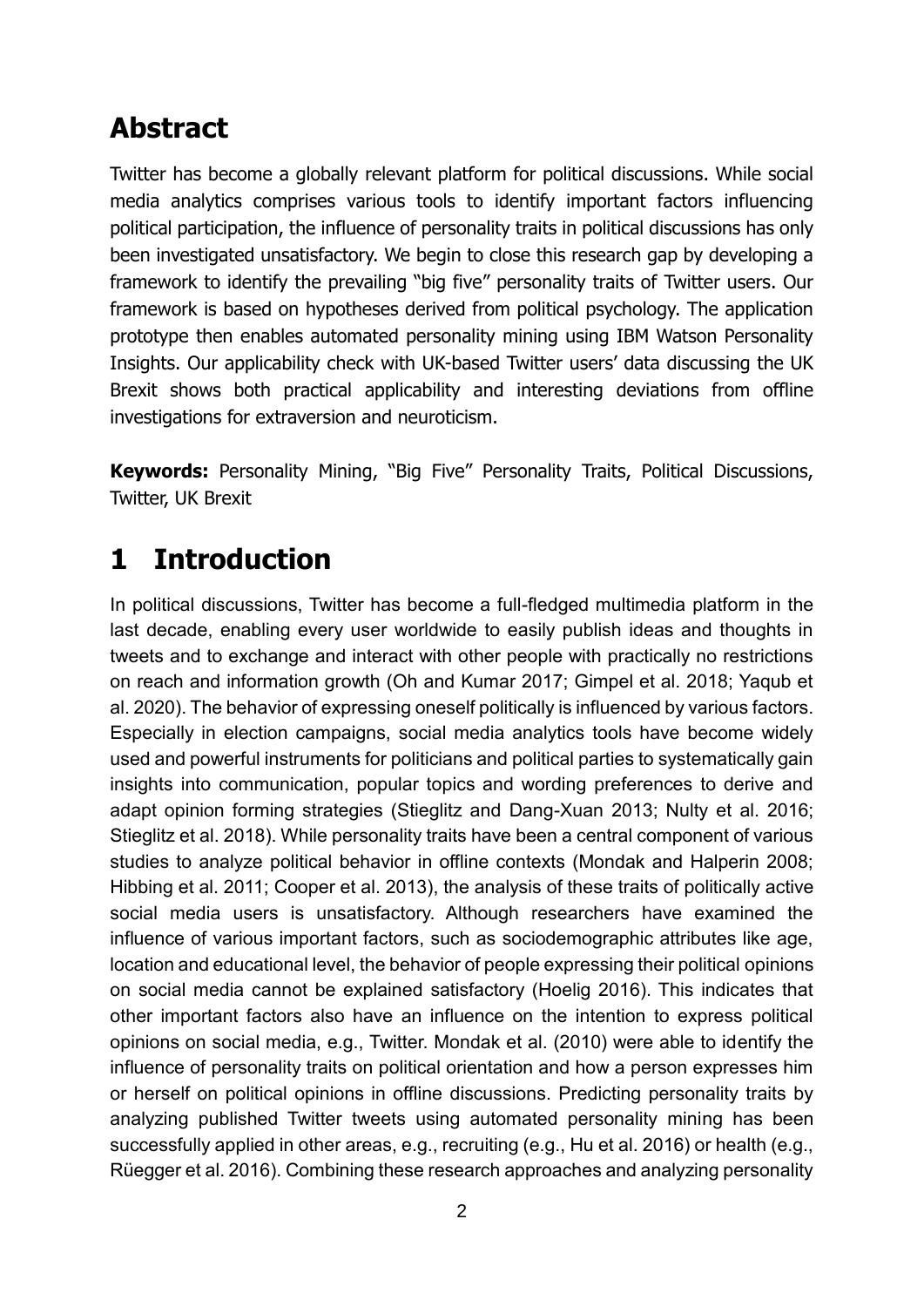traits of users active in political discussions on Twitter can help to understand political opinion forming. Therefore, we focus on the following research question:

**RQ 1:** How can personality traits be systematically analyzed for users expressing their political opinions on Twitter?

**RQ 2:** How can the prevailing "big five" personality traits of UK-based Twitter users discussing the Brexit can be deduced?

We deduce twelve generally applicable hypotheses based on scientific findings of political psychology in offline discussions (first literature review). To test these hypotheses with Twitter tweets, first an automated personality mining framework is developed (second literature review). We discuss this framework to systematically examine personality traits of politically active Twitter users. To check its applicability, we test the hypotheses focusing on the most active UK-based Twitter users, who commented on the UK Brexit while answering RQ 2. Finally, we present limitations and conclusions.

## **2 Theoretical Background and Hypotheses**

#### **2.1 Political Behavior and Political Discussions on Twitter**

Political behavior includes any action taken by people in their role as citizens, without coercion, to seek a political outcome (Houghton 2009; Van Deth 2014). Traditional forms of political participation include voting and engagement in a political party, but also actions aimed at raising awareness of specific problems, such as using demonstrations or petitions (Inglehart 1990; Van Deth 2014). For Internet-based political behavior, however, a distinction is made between the three forms of political behavior. While e-parties involve supporting a party by registering online as a member, e-target refers to online political activism in the form of signing online petitions (Gibson and Cantijoch 2013). E-expression, on the other hand, refers to the political behavior that takes place primarily in social media channels, in which users publicly express their political opinions through discussing positions and commenting on articles (Gibson and Cantijoch 2013; Rojas and Puig-i-Abril 2009). In particular Twitter can be highlighted as a platform for e-expression. The intention of Twitter is to encourage expressions of opinion, setting itself apart from other social media by enabling public, hashtag-based discussions where users who have not yet been in touch can exchange ideas and opinions (Schmidt 2014; Oh and Kumar 2017; Stolee and Caton 2018). By enabling users to retweet, use hashtags and address other users in a targeted manner, Twitter as a real-time information platform allows complex discussions in which a wide range of users can discuss issues (Oh and Kumar 2017). The social network allows its users to publicly post short text messages called tweets, which are limited to 280 characters. This limitation encourages users to focus on the most important information, which in turn promotes the rapid and unfiltered spread of concise information (Parmelee and Bichard 2012).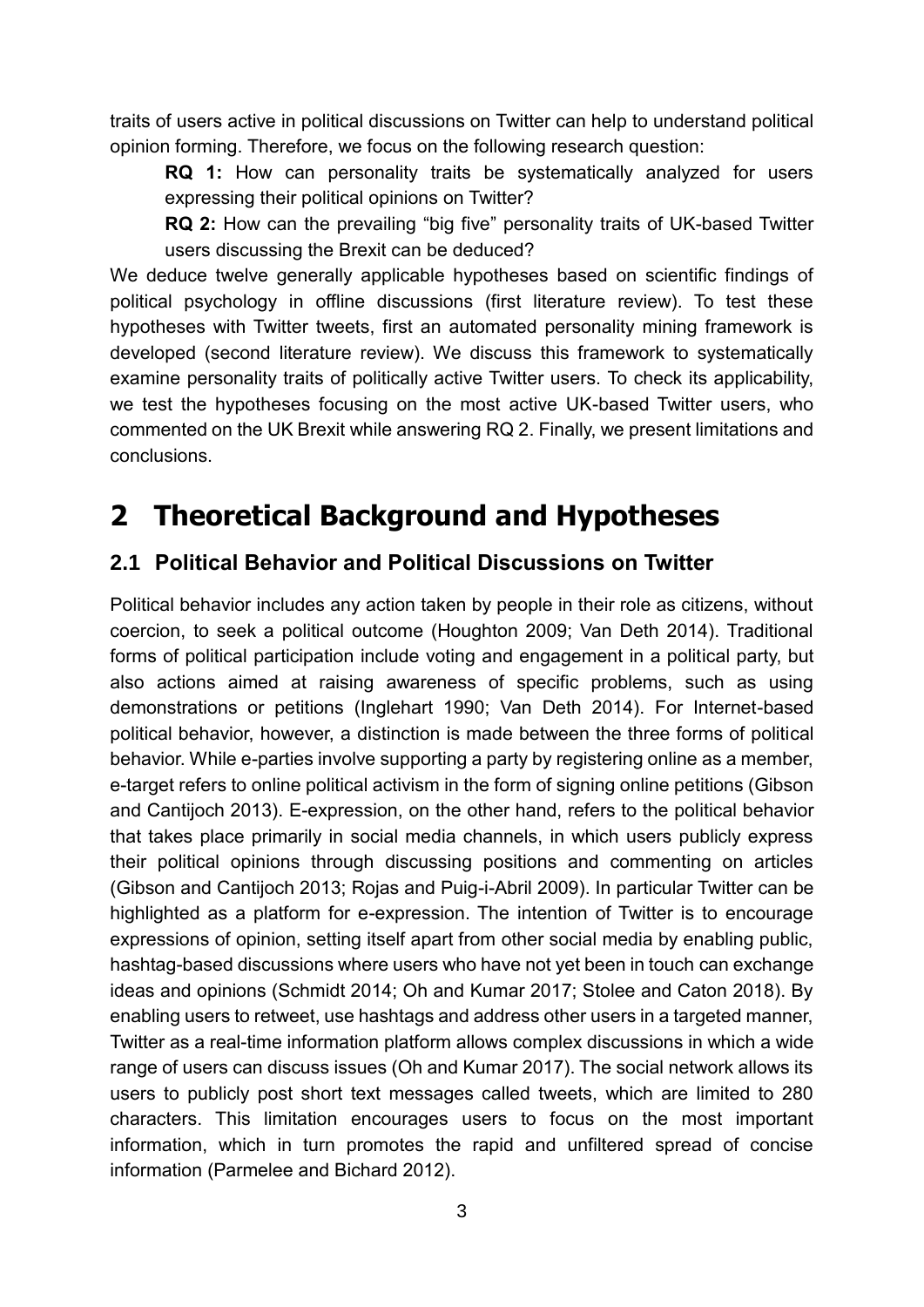elections, and consider if the hypotheses derived in Section 3 are supported. We focused entirely on the expression of personality traits in the political environment on Twitter. However, the decision to actively participate in political discussions on Twitter is also influenced by other important factors, such as age as well as educational, social and cultural background. Therefore, these factors can be included to assess the influence of personality traits on commentator behavior with the consideration of these control variables. However, this faces the challenge that such information is difficult to extract and validate from Twitter profiles. Despite our limitations discussed above, our research makes several illustrative contributions to analyze personality profiles of people engaging in political discussions on Twitter.

## **8 Conclusions**

We developed a personality mining framework to investigate the personality trait profiles of Twitter users engaging in political discussions. By applying this framework to UK Brexit discussions on Twitter, we showed how this framework can be adapted to gain deeper insights into the personality profiles of politically active users on Twitter by analyzing a series of hypotheses. The social network Twitter has grown to become a central platform where users around the world can exchange and discuss political opinions in real time with minimal effort and virtually no restrictions on reach. Although various researchers have investigated the connection between personality traits and political behavior by conducting survey-based studies, no particular attention has so far been given exclusively to the expression of political opinions in the social network Twitter. By combining scientific findings from the field of political psychology and personality mining methods, our aim was to show how the personality profiles of politically active users on Twitter can be analyzed.

To contribute to the understanding of political discussions on Twitter, we developed twelve hypotheses regarding the personality traits of Twitter users engaged in political discussions. During an applicability check we tested the previously developed procedure framework, on 800 UK-based Twitter users who were the most active participants in political discussions about Brexit in a four-day timeframe around the withdrawal date. Around the withdrawal date, we discovered that Twitter users politically involved in Brexit discussions, e.g., have a higher degree of neuroticism than in political offline discussions, which could be attributed to their anonymity on Twitter.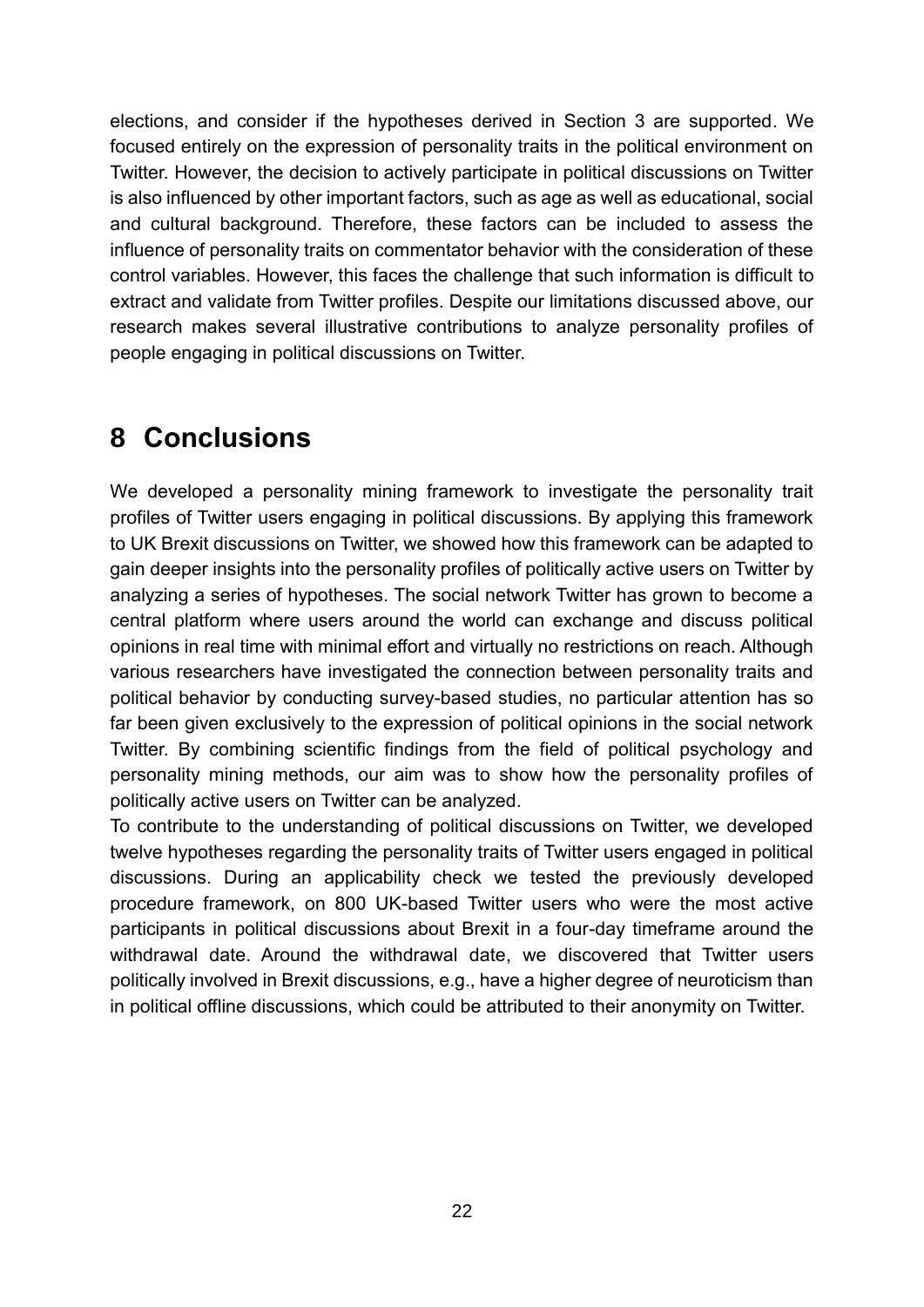Michael H. Breitner, *Rufus Philip Isaacs and the Early Years of Differential Games*, 36 p., #1, January 22, 2003.

Gabriela Hoppe and Michael H. Breitner, *Classification and Sustainability Analysis of e-Learning Applications*, 26 p., #2, February 13, 2003.

Tobias Brüggemann and Michael H. Breitner, *Preisvergleichsdienste: Alternative Konzepte und Geschäftsmodelle*, 22 p., #3, February 14, 2003.

Patrick Bartels and Michael H. Breitner, *Automatic Extraction of Derivative Prices from Webpages using a Software Agent,* 32 p., #4, May 20, 2003.

Michael H. Breitner and Oliver Kubertin, *WARRANT-PRO-2: A GUI-Software for Easy Evaluation, Design and Visualization of European Double-Barrier Options,* 35 p., #5, September 12, 2003.

Dorothée Bott, Gabriela Hoppe and Michael H. Breitner, *Nutzenanalyse im Rahmen der Evaluation von E-Learning Szenarien*, 14 p., #6, October 21, 2003.

Gabriela Hoppe and Michael H. Breitner, *Sustainable Business Models for E-Learning*, 20 p., #7, January 5, 2004.

Heiko Genath, Tobias Brüggemann and Michael H. Breitner, *Preisvergleichsdienste im internationalen Vergleich*, 40 p., #8, June 21, 2004.

Dennis Bode and Michael H. Breitner, *Neues digitales BOS-Netz für Deutschland: Analyse der Probleme und mögliche Betriebskonzepte,* 21 p. #9, July 5, 2004.

Caroline Neufert and Michael H. Breitner, *Mit Zertifizierungen in eine sicherere Informationsgesellschaft*, 19 p., #10, July 5, 2004.

Marcel Heese, Günter Wohlers and Michael H. Breitner, *Privacy Protection against RFID Spying: Challenges and Countermeasures*, 22 p., #11, July 5, 2004.

Liina Stotz, Gabriela Hoppe and Michael H. Breitner, *Interaktives Mobile(M)-Learning auf kleinen Endgeräten wie PDAs und Smartphones*, 31 p., #12, August 18, 2004.

Frank Köller and Michael H. Breitner, *Optimierung von Warteschlangensystemen in Call Centern auf Basis von Kennzahlenapproximationen,* 24 p., #13, Januarv 10, 2005.

Phillip Maske, Patrick Bartels and Michael H. Breitner, *Interactive M(obile)-Learning with UbiLearn 0.2*, 21 p., #14, April 20, 2005.

Robert Pomes and Michael H. Breitner, *Strategic Management of Information Security in State-run Organizations,* 18 p., #15, May 5, 2005.

Simon König, Frank Köller and Michael H. Breitner, *FAUN 1.1 User Manual,* 134 p., #16, August 4, 2005.

Christian von Spreckelsen, Patrick Bartels and Michael H. Breitner, *Geschäftsprozessorientierte Analyse und Bewertung der Potentiale des Nomadic Computing,* 38 p., #17, December 14, 2006.

Stefan Hoyer, Robert Pomes, Günter Wohlers and Michael H. Breitner, *Kritische Erfolgsfaktoren für ein Computer Emergency Response Team (CERT) am Beispiel CERT-Niedersachsen,* 56 p., #18, December 14, 2006.

Christian Zietz, Karsten Sohns and Michael H. Breitner, *Konvergenz von Lern-, Wissens- und Personalmanagementssystemen: Anforderungen an Instrumente für integrierte Systeme,* 15 p., #19, December 14, 2006.

Christian Zietz and Michael H. Breitner, *Expertenbefragung "Portalbasiertes Wissensmanagement": Ausgewählte Ergebnisse*, 30 p., #20, February 5, 2008.

Harald Schömburg and Michael H. Breitner, *Elektronische Rechnungsstellung: Prozesse, Einsparpotentiale und kritische Erfolgsfaktoren*, 36 p., #21, February 5, 2008.

Halyna Zakhariya, Frank Köller and Michael H. Breitner, *Personaleinsatzplanung im Echtzeitbetrieb in Call Centern mit Künstlichen Neuronalen Netzen*, 35 p., #22, February 5, 2008.

Jörg Uffen, Robert Pomes, Claudia M. König and Michael H. Breitner, *Entwicklung von Security Awareness Konzepten unter Berücksichtigung ausgewählter Menschenbilder*, 14 p., #23, May 5, 2008.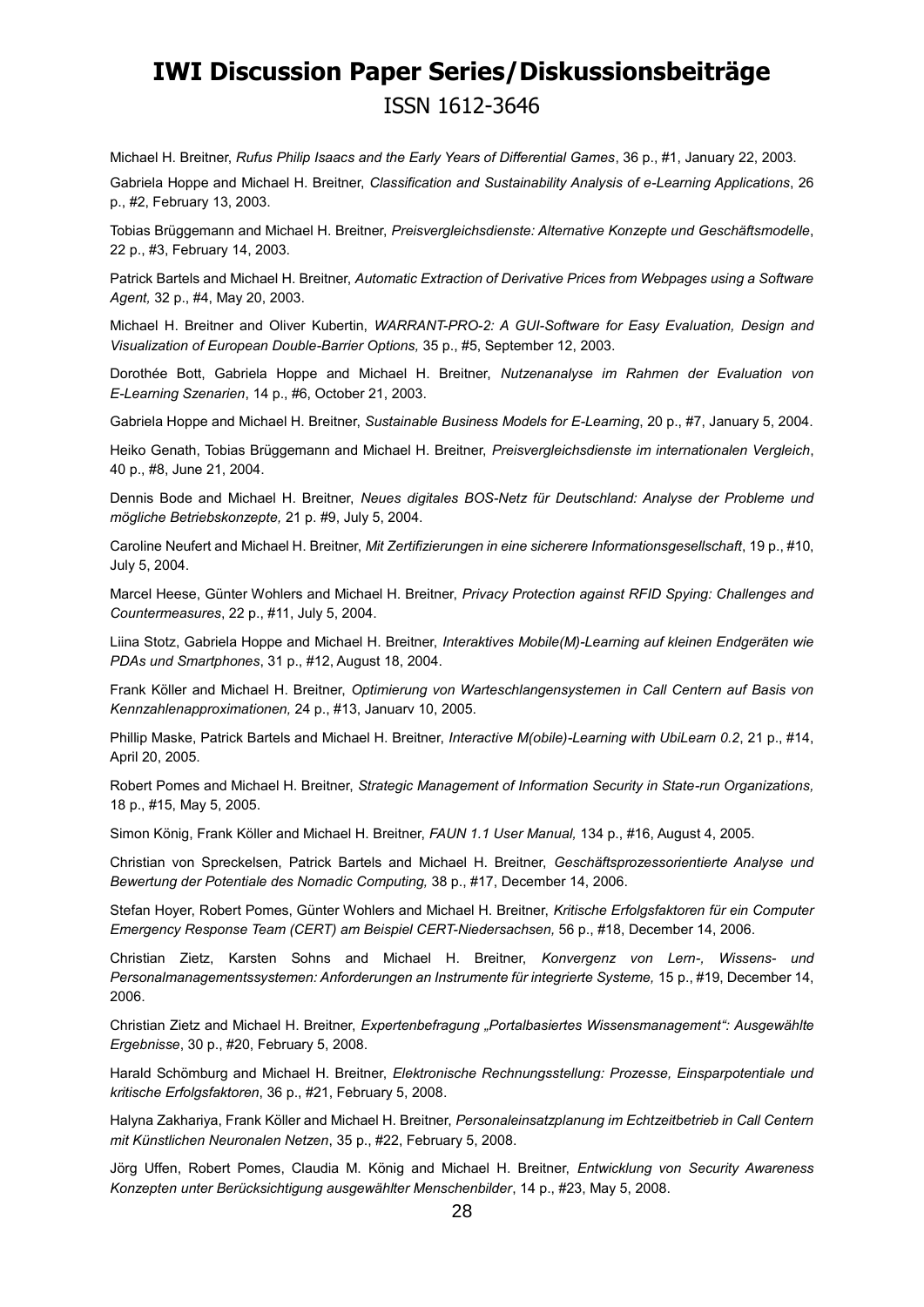Johanna Mählmann, Michael H. Breitner and Klaus-Werner Hartmann, *Konzept eines Centers der Informationslogistik im Kontext der Industrialisierung von Finanzdienstleistungen*, 19 p., #24, May 5, 2008.

Jon Sprenger, Christian Zietz and Michael H. Breitner, *Kritische Erfolgsfaktoren für die Einführung und Nutzung von Portalen zum Wissensmanagement*, 44 p., #25, August 20, 2008.

Finn Breuer and Michael H. Breitner, *"Aufzeichnung und Podcasting akademischer Veranstaltungen in der Region D-A-CH": Ausgewählte Ergebnisse und Benchmark einer Expertenbefragung*, 30 p., #26, August 20, 2008.

Harald Schömburg, Gerrit Hoppen and Michael H. Breitner, *Expertenbefragung zur Rechnungseingangsbearbeitung: Status quo und Akzeptanz der elektronischen Rechnung*, 40 p., #27, October 15, 2008.

Hans-Jörg von Mettenheim, Matthias Paul and Michael H. Breitner, *Akzeptanz von Sicherheitsmaßnahmen: Modellierung, Numerische Simulation und Optimierung,* 30 p., #28, October 16, 2008.

Markus Neumann, Bernd Hohler and Michael H. Breitner, *Bestimmung der IT-Effektivität und IT-Effizienz serviceorientierten IT-Managements,* 20 p., #29, November 30, 2008.

Matthias Kehlenbeck and Michael H. Breitner, *Strukturierte Literaturrecherche und -klassifizierung zu den Forschungsgebieten Business Intelligence und Data Warehousing,* 10 p., #30, December 19, 2009.

Michael H. Breitner, Matthias Kehlenbeck, Marc Klages, Harald Schömburg, Jon Sprenger, Jos Töller and Halyna Zakhariya, *Aspekte der Wirtschaftsinformatikforschung 2008,* 128 p., #31, February 12, 2009.

Sebastian Schmidt, Hans-Jörg v. Mettenheim and Michael H. Breitner, *Entwicklung des Hannoveraner Referenzmodels für Sicherheit und Evaluation an Fallbeispielen,* 30 p., #32, February 18, 2009.

Sissi Eklu-Natey, Karsten Sohns and Michael H. Breitner, *Buildung-up Human Capital in Senegal - E-Learning for School drop-outs, Possibilities of Lifelong Learning Vision,* 39 p., #33, July 1, 2009.

Horst-Oliver Hofmann, Hans-Jörg von Mettenheim and Michael H. Breitner, *Prognose und Handel von Derivaten auf Strom mit Künstlichen Neuronalen Netzen,* 34 p., #34, September 11, 2009.

Christoph Polus, Hans-Jörg von Mettenheim and Michael H. Breitner, *Prognose und Handel von Öl-Future-Spreads durch Multi-Layer-Perceptrons und High-Order-Neuronalnetze mit Faun 1.1,* 55 p., #35, September 18, 2009

Jörg Uffen and Michael H. Breitner, *Stärkung des IT-Sicherheitsbewusstseins unter Berücksichtigung psychologischer und pädagogischer Merkmale*, 37 p., #36, October 24, 2009.

Christian Fischer and Michael H. Breitner, *MaschinenMenschen – reine Science Fiction oder bald Realität?* 36 P., #37, December 13, 2009.

Tim Rickenberg, Hans-Jörg von Mettenheim and Michael H. Breitner, *Plattformunabhängiges Softwareengineering eines Transportmodells zur ganzheitlichen Disposition von Strecken- und Flächenverkehren,* 38 p., #38, January 11, 2010.

Björn Semmelhaack, Jon Sprenger and Michael H. Breitner, *Ein ganzheitliches Konzept für Informationssicherheit unter besonderer Berücksichtigung des Schwachpunktes Mensch*, 56 p., #39, February 3, 2009.

Markus Neumann, Achim Plückebaum, Jörg Uffen and Michael H. Breitner, *Aspekte der Wirtschaftsinformatikforschung 2009*, 70 p., #40, February 12, 2010.

Markus Neumann, Bernd Hohler and Michael H. Breitner, *Wertbeitrag interner IT – Theoretische Einordnung und empirische Ergebnisse*, 38 p., #41, May 31, 2010.

Daniel Wenzel, Karsten Sohns and Michael H. Breitner, *Open Innovation 2.5: Trendforschung mit Social Network Analysis*, 46 p., #42, June 1, 2010.

Naum Neuhaus, Karsten Sohns and Michael H. Breitner, *Analyse der Potenziale betrieblicher Anwendungen des Web Content Mining,* 44 p., #43, June 8, 2010.

Ina Friedrich, Jon Sprenger and Michael H. Breitner, *Discussion of a CRM System Selection Approach wih Experts: Selected Results from an Empirical Study*, 22 p., #44, November 15, 2010.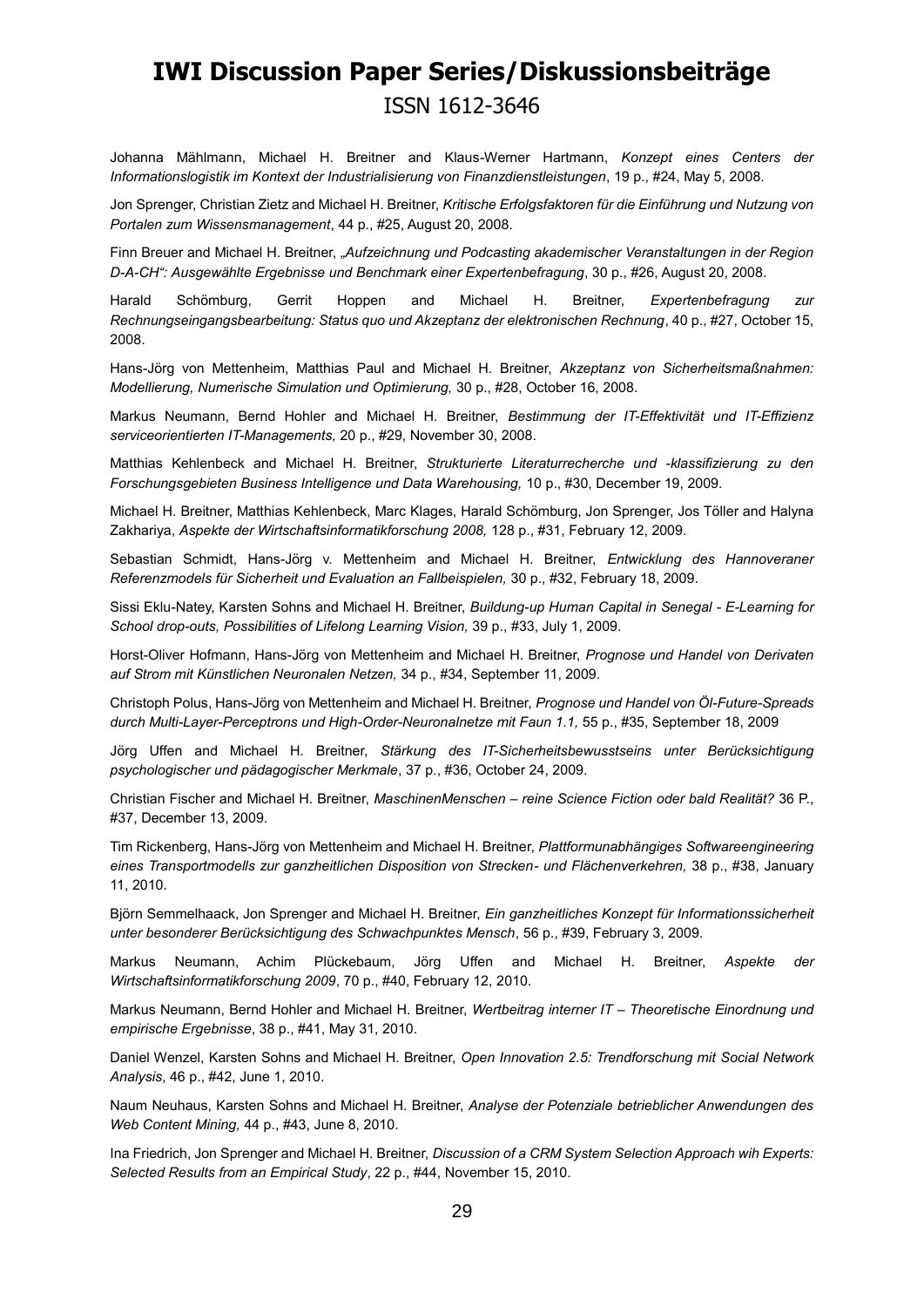Jan Bührig, Angelica Cuylen, Britta Ebeling, Christian Fischer, Nadine Guhr, Eva Hagenmeier, Stefan Hoyer, Cornelius Köpp, Lubov Lechtchinskaia, Johanna Mählmann and Michael H. Breitner, *Aspekte der Wirtschaftsinformatikforschung 2010*, 202 p., #45, January 3, 2011.

Philipp Maske and Michael H. Breitner, *Expertenbefragung: Integrierte, interdisziplinäre Entwicklung von M(obile)- Learning Applikationen*, 42 p., #46, February 28, 2011.

Christian Zietz, Jon Sprenger and Michael H. Breitner, *Critical Success Factors of Portal-Based Knowledge Management*, 18 p., #47, May 4, 2011.

Hans-Jörg von Mettenheim, Cornelius Köpp, Hannes Munzel and Michael H. Breitner, *Integrierte Projekt- und Risikomanagementunterstützung der Projektfinanzierung von Offshore-Windparks*, 18 p., #48, September 22, 2011.

Christoph Meyer, Jörg Uffen and Michael H. Breitner, *Discussion of an IT-Governance Implementation Project Model Using COBIT and Val IT*, 18 p., #49, September 22, 2011.

Michael H. Breitner, *Beiträge zur Transformation des Energiesystems 2012*, 31 p., #50, February 12, 2012.

Angelica Cuylen and Michael H. Breitner, *Anforderungen und Herausforderungen der elektronischen Rechnungsabwicklung: Expertenbefragung und Handlungsempfehlungen,* 50 p., #51, May 5, 2012

Helge Holzmann, Kim Lana Köhler, Sören C. Meyer, Marvin Osterwold, Maria-Isabella Eickenjäger and Michael H. Breitner, *Plinc. Facilitates linking. – Ein Accenture Campus Challenge 2012 Projekt*, 98 p., #52, August 20, 2012.

André Koukal and Michael H. Breitner, *Projektfinanzierung und Risikomanagement Projektfinanzierung und Risikomanagement von Offshore-Windparks in Deutschland,* 40 p., #53, August 31, 2012.

Halyna Zakhariya, Lubov Kosch and Michael H. Breitner*, Concept for a Multi-Criteria Decision Support Framework for Customer Relationship Management System Selection,* 14 p., #55, July 22, 2013.

Tamara Rebecca Simon, Nadine Guhr and Michael H. Breitner, *User Acceptance of Mobile Services to Support and Enable Car Sharing: A First Empirical Study*, 19 p., #56, August 1, 2013.

Tim A. Rickenberg, Hans-Jörg von Mettenheim and Michael H. Breitner, *Design and implementation of a decision support system for complex scheduling of tests on prototypes,* 6 p. #57, August 19, 2013.

Angelica Cuylen, Lubov Kosch, Valentina, Böhm and Michael H. Breitner*, Initial Design of a Maturity Model for Electronic Invoice Processes,* 12 p., #58, August 30, 2013.

André Voß, André Koukal and Michael H. Breitner, *Revenue Model for Virtual Clusters within Smart Grids*, 12 p., #59, September 20, 2013.

Benjamin Küster, André Koukal and Michael H. Breitner, *Towards an Allocation of Revenues in Virtual Clusters within Smart Grids,* 12 p., #60, September 30, 2013.

My Linh Truong, Angelica Cuylen and Michael H. Breitner, *Explorative Referenzmodellierung interner Kontrollverfahren für elektronische Rechnungen,* 30 p., #61, December 1, 2013.

Cary Edwards, Tim Rickenberg and Michael H. Breitner*, Innovation Management: How to drive Innovation through IT – A conceptual Mode*, 34 p., #62, November 29, 2013.

Thomas Völk, Kenan Degirmenci, and Michael H. Breitner*, Market Introduction of Electric Cars: A SWOT Analysis*, 13 p., #63, July 11, 2014.

Cary Edwards, Tim A. Rickenberg, and Michael H. Breitner, *A Process Model to Integrate Data Warehouses and Enable Business Intelligence: An Applicability Check within the Airline Sector*, 14 p., #64, November 11, 2014.

Mina Baburi, Katrin Günther, Kenan Degirmenci and Michael H. Breitner, *Gemeinschaftsgefühl und Motivationshintergrund: Eine qualitative Inhaltsanalyse im Bereich des Elektro-Carsharing, 53 p., #65, November* 18, 2014.

Mareike Thiessen, Kenan Degirmenci and Michael H. Breitner, *Analyzing the Impact of Drivers' Experience with Electric Vehicles on the Intention to Use Electric Carsharing: A Qualitative Approach, 22 p., #66, December 2, 2014.*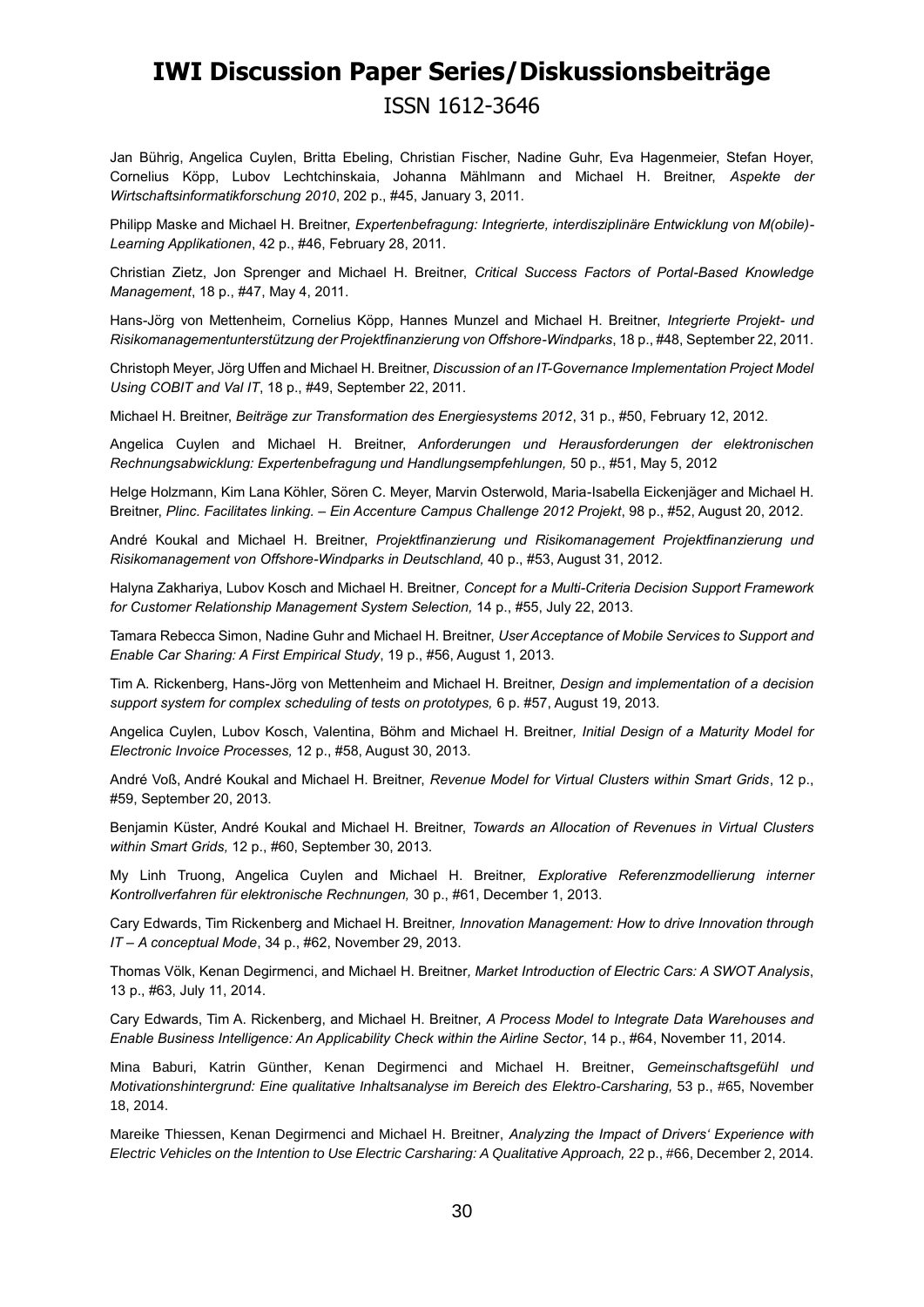Mathias Ammann, Nadine Guhr and Michael H. Breitner, *Design and Evaluation of a Mobile Security Awareness Campaign – A Perspective of Information Security Executives,* 22 p., #67, June 15, 2015.

Raphael Kaut, Kenan Degirmenci and Michael H. Breitner, *Elektromobilität in Deutschland und anderen Ländern: Vergleich von Akzeptanz und Verbreitung,* 75 p., #68, September 29, 2015.

Kenan Degirmenci and Michael H. Breitner*, A Systematic Literature Review of Carsharing Research: Concepts and Critical Success Factors,* 12 p.*,* #69, September 29, 2015.

Theresa Friedrich, Nadine Guhr and Michael H. Breitner, *Führungsstile: Literaturrecherche und Ausblick für die Informationssicherheitsforschung,* 29 p., #70, November 29, 2015.

Maximilian Kreutz, Phillip Lüpke, Kathrin Kühne, Kenan Degirmenci and Michael H. Breitner, *Ein Smartphone-Bonussystem zum energieeffizienten Fahren von Carsharing–Elektrofahrzeugen,* 11 p., #71, December 9, 2015.

Marc-Oliver Sonneberg, Danny Wei Cao and Michael H. Breitner, *Social Network Usage of Financial Institutions: A SWOT Analysis based on Sparkasse*, 12 p., #72, January 14, 2016.

Jan Isermann, Kathrin Kühne and Michael H. Breitner, *Comparison of Standard and Electric Carsharing Processes and IT-Infrastructures*, 21 p., #73, February 19, 2016.

Sonja Dreyer, Sören C. Meyer and Michael H. Breitner, *Development of a Mobile Application for Android to Support Energy-Efficient Driving of Electric Vehicles*, 15 p., #74, February 29, 2016.

Claudia M. König and Michael H. Breitner, *Abschlussbericht des KIQS-Projekts "Verbesserung der Koordination von, der Interaktion Studierende- Lehrende in und der Integration aller Lehrinhalte in sehr großer/n Lehrveranstaltungen im Bachelor Grundstudium"*, 45 p., #75, April 27, 2016.

Wilhelm G. N. Jahn, Kenan Degirmenci and Michael H. Breitner, *Portallösungen für Elektro-Carsharing: Stakeholderanalyse und Konzepte*, 94 p., #76, May 12, 2016.

Mareike Thiessen, Kenan Degirmenci and Michael H. Breitner, Electric Carsharing Usage and Shifting Effects between Public Transport, Car Ownership, Carsharing, and Electric Carsharing: A Data Mining Analysis and a Survey of Electric Carsharing Users, 188 p., #77, May 12, 2016.

Bjarne Neels, Marc-Oliver Sonneberg and Michael H. Breitner, IKT-basierte Geschäftsmodellinnovationen im Gütertransport: Marktübersicht und Analyse, 38 p., #78, October 6, 2016.

Ines Thurk, Nadine Guhr and Michael H. Breitner, *Unterstützung des Wissensmanagements mit Electronic Learning – Eine Literaturanalyse,* 22 p., #79, October 30, 2016.

Vi Kien Dang, Marc-Oliver Sonneberg and Michael H. Breitner, *Analyse innovativer Logistikkonzepte für urbane Paketdienstleister,* 66 p., #80, November 3, 2016.

Christoph Thermann, Marc-Oliver Sonneberg and Michael H. Breitner, *Visualisierung von Verkehrsdaten der Landeshauptstadt Hannover*, 16 p., #81, February 17, 2017.

Rouven-B. Wiegard, Kenan Degirmenci and Michael H. Breitner, *What Influences the Adoption of Electronic Medical Record Systems? An Empirical Study with Healthcare Organizations Executives*, 28 p., #82, May 30, 2017.

Jens Passlick, Sonja Dreyer, Daniel Olivotti, Benedikt Lebek and Michael H. Breitner, *Assessing Research Projects: A Framework*, 13 p., #83, February 5, 2018.

Michael Stieglitz, Marc-Oliver Sonneberg and Michael H. Breitner, *TCO-Comparison of Fuel and Electric Powered Taxis: Recommendations for Hannover*, 30 p., #84, June 2, 2018.

Levin Rühmann, Oliver Werth, Nadine Guhr and Michael H. Breitner, *Cyber-Risiko – Aktuelle Bedrohungslage und mögliche Lösungsansätze*, 36 p., #85, November 14, 2018.

Ines Stoll, Daniel Olivotti and Michael H. Breitner, *Digitalisierung im Einkauf: Eine Referenzarchitektur zur Veränderung von Organisation und Prozessen,* 34 p., #86, December 22, 2018

Madlen Dürkoop, Max Leyerer and Michael H. Breitner, *Lastenfahrräder im urbanen Wirtschaftsverkehr: Anforderungen von Handwerkern und Apothekern*, 37 p., #87, March 5, 2019